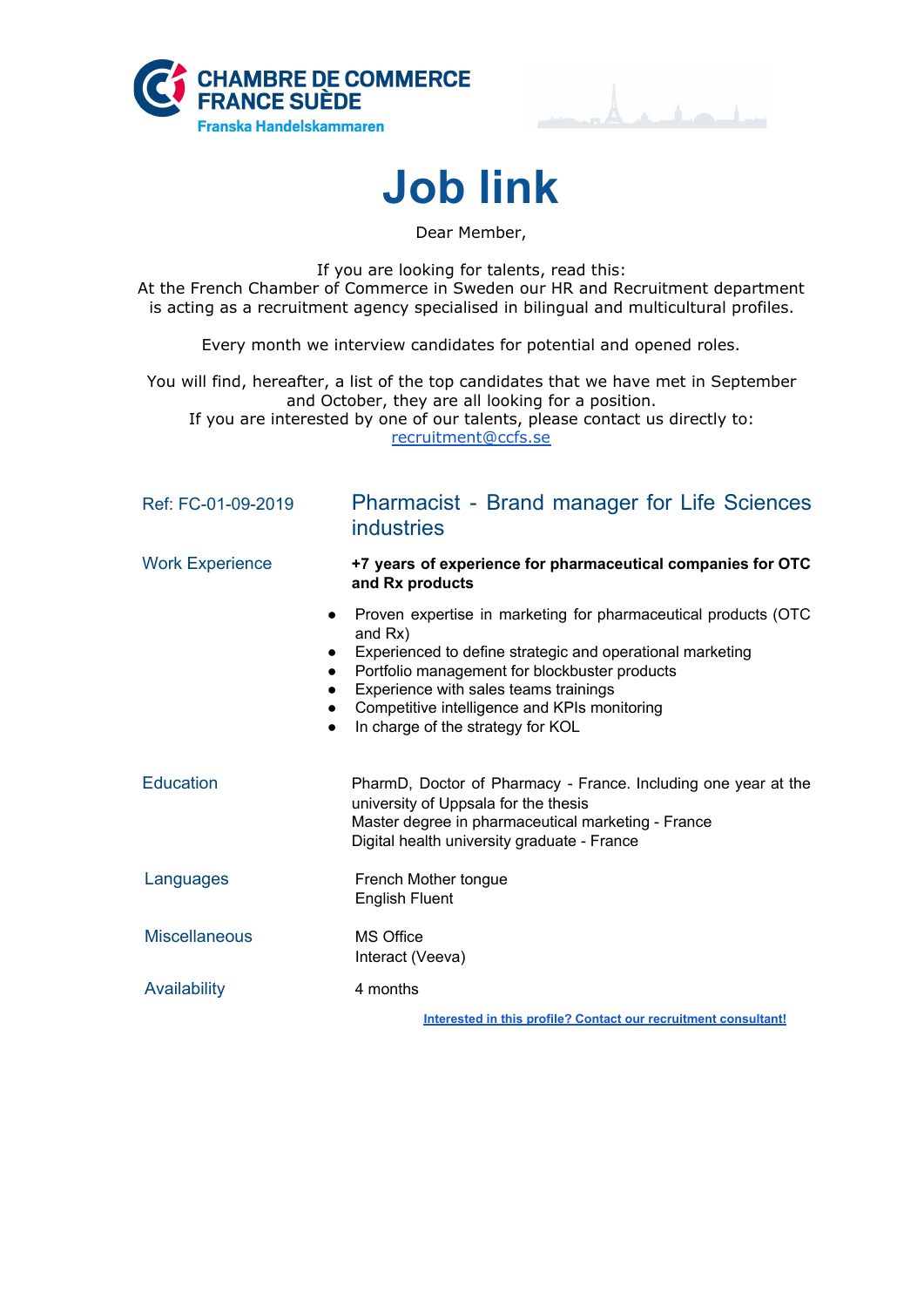



| Ref: MA-01-10-2019     | <b>Business Developer - Marketing</b>                                                                                                                                                                                                                                                                              |
|------------------------|--------------------------------------------------------------------------------------------------------------------------------------------------------------------------------------------------------------------------------------------------------------------------------------------------------------------|
| <b>Work Experience</b> | +10 years of experience in business development, marketing<br>and managing roles                                                                                                                                                                                                                                   |
|                        | Sound expertise in digital marketing and business development for<br>$\bullet$<br>Start-up and large companies<br>Strong team management skills (up to 300 FTE)<br>$\bullet$<br>Change management (automation and digitalization) has been part<br>$\bullet$<br>of all her roles.<br>People developer<br>$\bullet$ |
| <b>Education</b>       | Master degree in industrial engineering and management<br>Master degree in entrepreneurship program<br>Bachelor's degree in business administration and economics                                                                                                                                                  |
| Languages              | Swedish Mother tongue<br><b>English Fluent</b>                                                                                                                                                                                                                                                                     |
| <b>Miscellaneous</b>   | Office<br><b>Full Suite</b>                                                                                                                                                                                                                                                                                        |
| Availability           | 1 month (might be negotiable)                                                                                                                                                                                                                                                                                      |
|                        | Interested in this profile? Contact our recruitment consultant!                                                                                                                                                                                                                                                    |
|                        |                                                                                                                                                                                                                                                                                                                    |
| Ref: MR-02-10-2019     | <b>Program Director - Engineer</b>                                                                                                                                                                                                                                                                                 |
| <b>Work Experience</b> | +10 years of professional experience in cars and technical<br><b>industries</b>                                                                                                                                                                                                                                    |
|                        | PMI certified and sound expertise in program management<br>$\bullet$<br>Experienced in technical, strategy and business visions<br>$\bullet$<br>Experienced in business challenges: to reconcile engineering and<br>$\bullet$<br>business expectations<br>Trained with lean leadership and agile management        |
| <b>Education</b>       | Mechanical Engineer and leadership                                                                                                                                                                                                                                                                                 |
| Languages              | Swedish Mother tongue<br><b>English Fluent</b><br>Danish Intermediate                                                                                                                                                                                                                                              |
| <b>Miscellaneous</b>   | Office<br>3D designing and modelling                                                                                                                                                                                                                                                                               |
| <b>Availability</b>    | Immediate<br>Interested in this profile? Contact our recruitment consultant!                                                                                                                                                                                                                                       |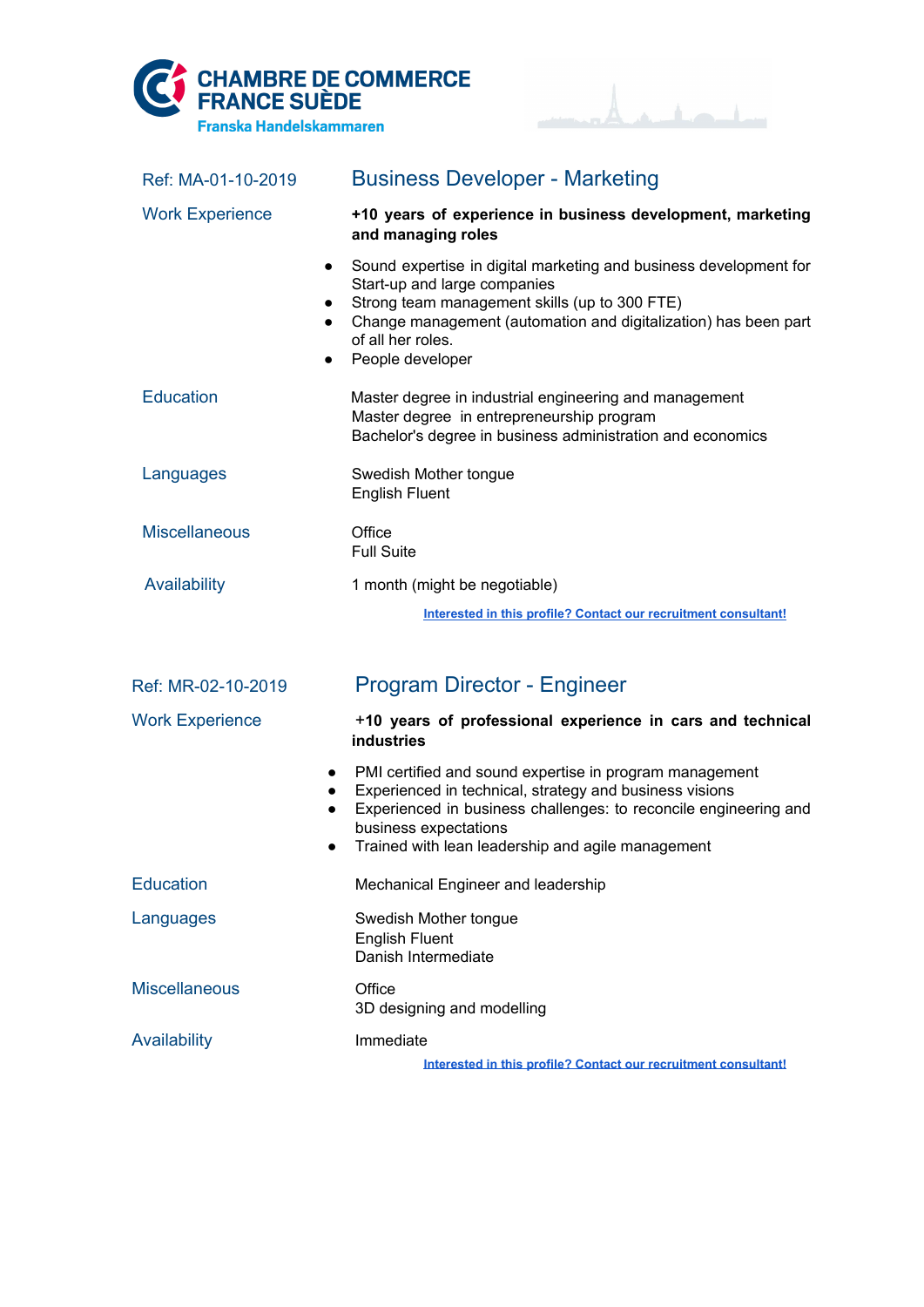



| Ref: SG-03-10-2019                                            | <b>Administration and Customer service support</b>                                                                                                                                                                                                         |
|---------------------------------------------------------------|------------------------------------------------------------------------------------------------------------------------------------------------------------------------------------------------------------------------------------------------------------|
| <b>Work Experience</b>                                        | 15 years of experience in Sweden in project management, and<br>administrative roles                                                                                                                                                                        |
| $\bullet$<br>$\bullet$<br>$\bullet$<br>$\bullet$<br>$\bullet$ | Proven experience in administration as business assistant<br>Sound understanding to business, with good listening skills<br>Strong customer relationship proven by 15 years of exposure<br>Project management experience<br>Supplier management experience |
| <b>Education</b>                                              | Diploma in tourism and business                                                                                                                                                                                                                            |
| Languages                                                     | French Mother tongue<br>Swedish Bilingual<br><b>English Fluent</b>                                                                                                                                                                                         |
| <b>Miscellaneous</b>                                          | Office, Visma                                                                                                                                                                                                                                              |
| Availability                                                  | 2 months (might be negotiable)<br>Uppsala location<br>Interested in this profile? Contact our recruitment consultant!                                                                                                                                      |
| Ref: BM-04-10-2019                                            | Trilingual Lawyer - Certified teacher in law                                                                                                                                                                                                               |
| <b>Work Experience</b>                                        |                                                                                                                                                                                                                                                            |
|                                                               | 15 years of experience in teaching: Sweden, USA and France                                                                                                                                                                                                 |
| $\bullet$<br>$\bullet$<br>$\bullet$<br>$\bullet$<br>$\bullet$ | Certified teacher for Sweden in French and Swedish<br>Experience in business as head of legal<br>Structured and organised professional<br>Double culture French-Swedish<br>Ability to work in different environments                                       |
| <b>Education</b>                                              | Teaching certificate in law, Sweden<br>Master degree in english, France<br>Master degree in european law, France                                                                                                                                           |
| Languages                                                     | French Mother tongue<br><b>English Fluent</b><br>Swedish: Fluent                                                                                                                                                                                           |
| <b>Miscellaneous</b>                                          | Office                                                                                                                                                                                                                                                     |

**Interested in this profile? Contact our [recruitment](mailto:recruitment@ccfs.se) consultant!**